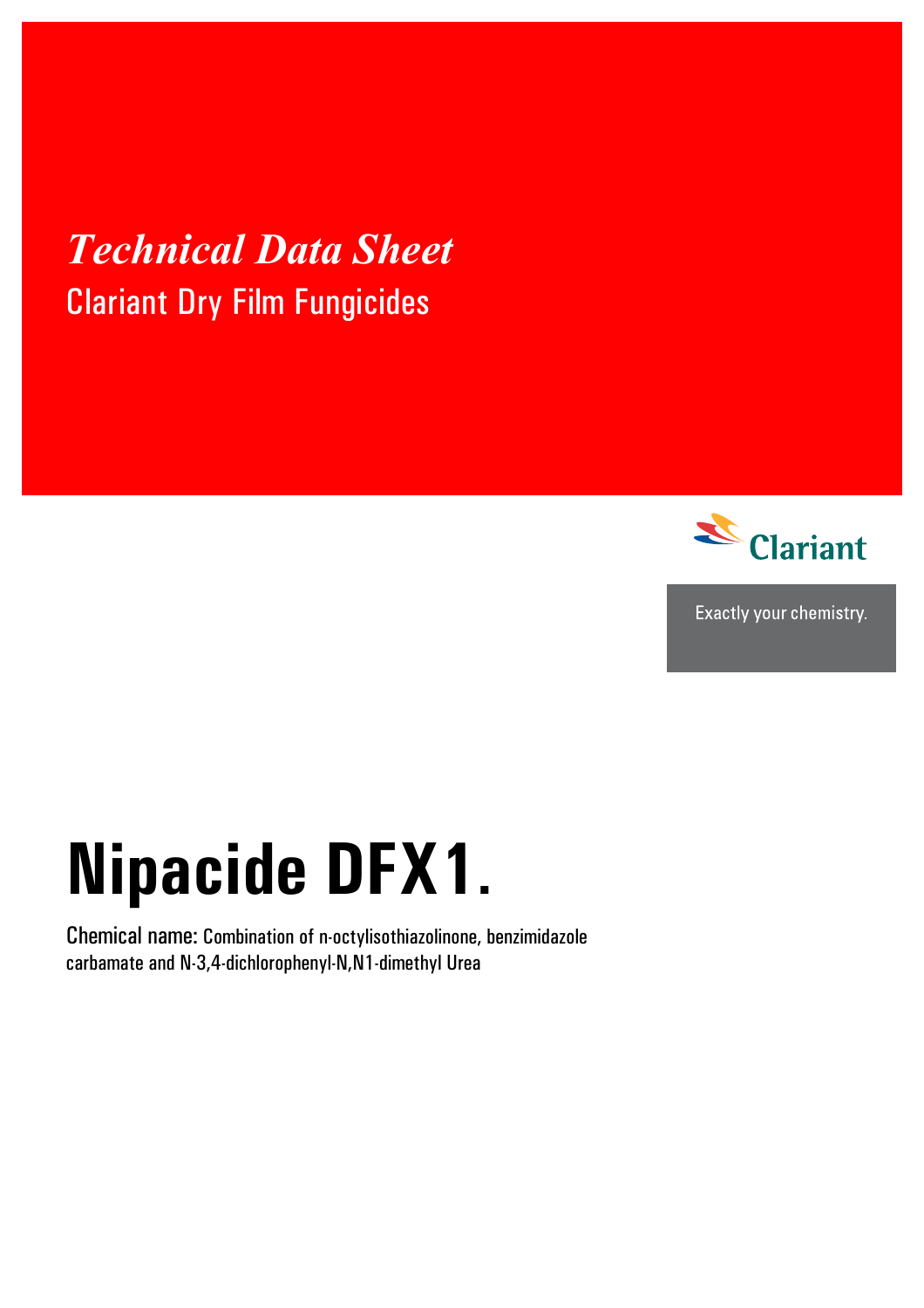#### Description;

Nipacide DFX1 is an aqueous dispersion dry film fungicide based on Carbendazim, Diuron and Octyl isothiazolinone. Nipacide DFX1 is effective against a wide range of fungal and algal species, responsible for the discoloration and degradation of surface coatings.

**Dry –film degradation** in paints and decorative coatings can be avoided by using the correct dry-film fungicides at the most cost effective use level. Ideal dry-film properties achieved by Nipacide DFX1 include:

- High activity against a broad range of fungi and algae
- Excellent activity at relatively low use concentrations
- Low water solubility
- pH stable
- UV stable
- **Cost effective protection**

#### Applications;

Nipacide DFX1 is recommended for protection of a wide range of coating applications including water based decorative paints, wood stains and colours. Nipacide DFX1 is effective against a wide range of spoilage organisms effective over a wide pH and temperature range

#### Use level;

Nipacide DFX1 should be evaluated in finished products at levels between 0.5% and 2.0%. The level of protection will depend on many factors including the end destination of coating, relative humidity, sun strength and others and can be determined by evaluation by our team of microbiologists at the Clariant Microbiology facility. No environmental classification: required at concentrations below 0.118% Nipacide DFX1.

 $R51/53. > = 1.179%$  $R52/53. > |-0.118%$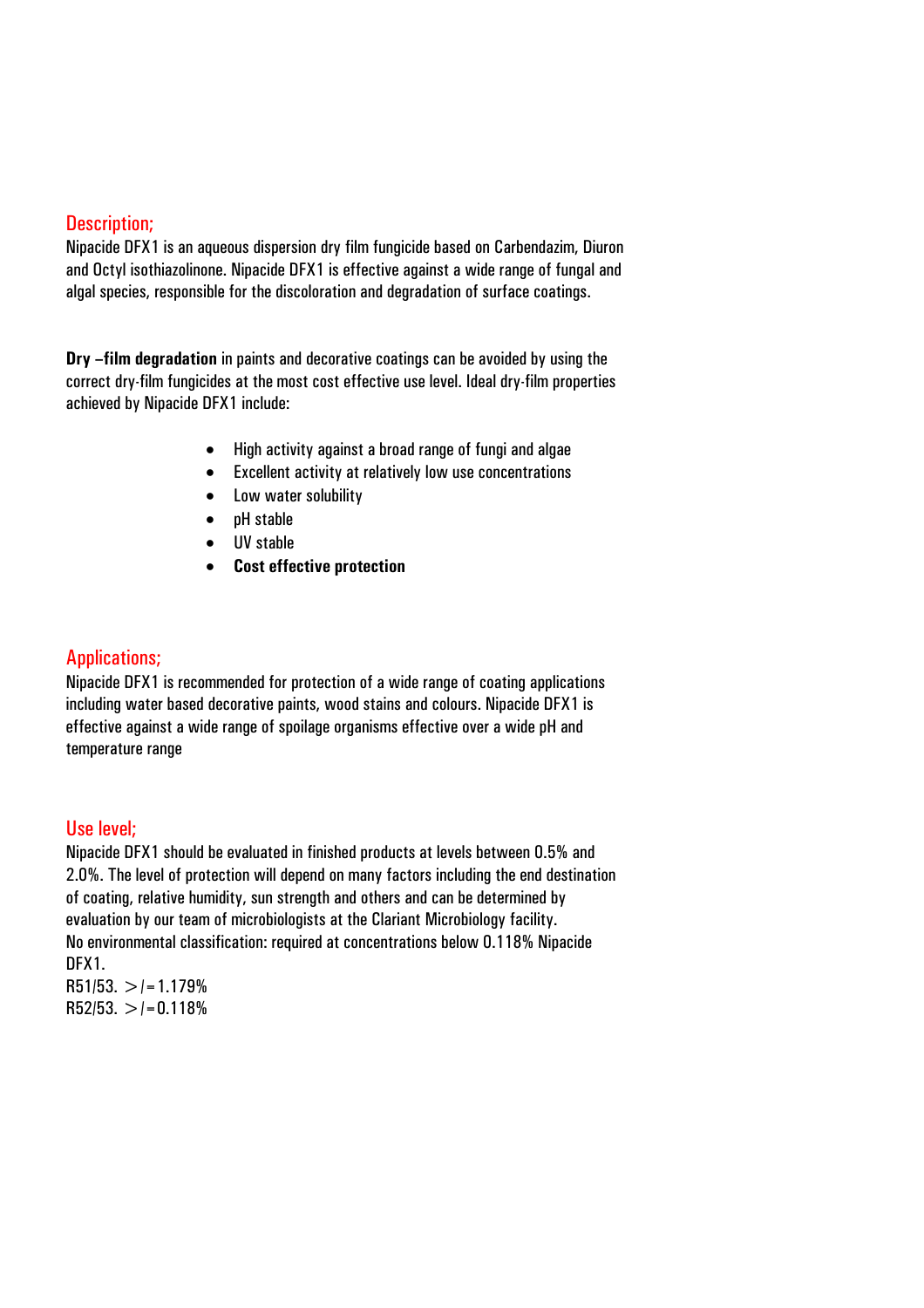### Microbiological data;

Even though Nipacide DFX1 is designed for dry-film applications it also exhibits activity against a wide range of bacteria, fungi and yeast. This can be demonstrated by the following MIC data.

| <b>MIC Levels</b> | <b>Organism</b>         | MIC (ppm)   |
|-------------------|-------------------------|-------------|
|                   | <b>Bacteria</b>         |             |
|                   | Pseudomonas aeruginosa  | <i>1100</i> |
|                   | Pseudomonas putida      | 800         |
|                   | Proteus vulgaris        | 800         |
|                   | Escherichia coli        | <i>300</i>  |
|                   | Staphylococcus aureus   | <i>100</i>  |
|                   | <b>Fungi</b>            |             |
|                   | Aspergillus niger       | 25          |
|                   | Penicillium mineoluteum | 25          |
|                   | Fusarium solani         | 25          |
|                   | Geotrichum candidum     | 25          |
|                   | Yeast                   |             |
|                   | Candida albicans        | 10          |
|                   |                         |             |

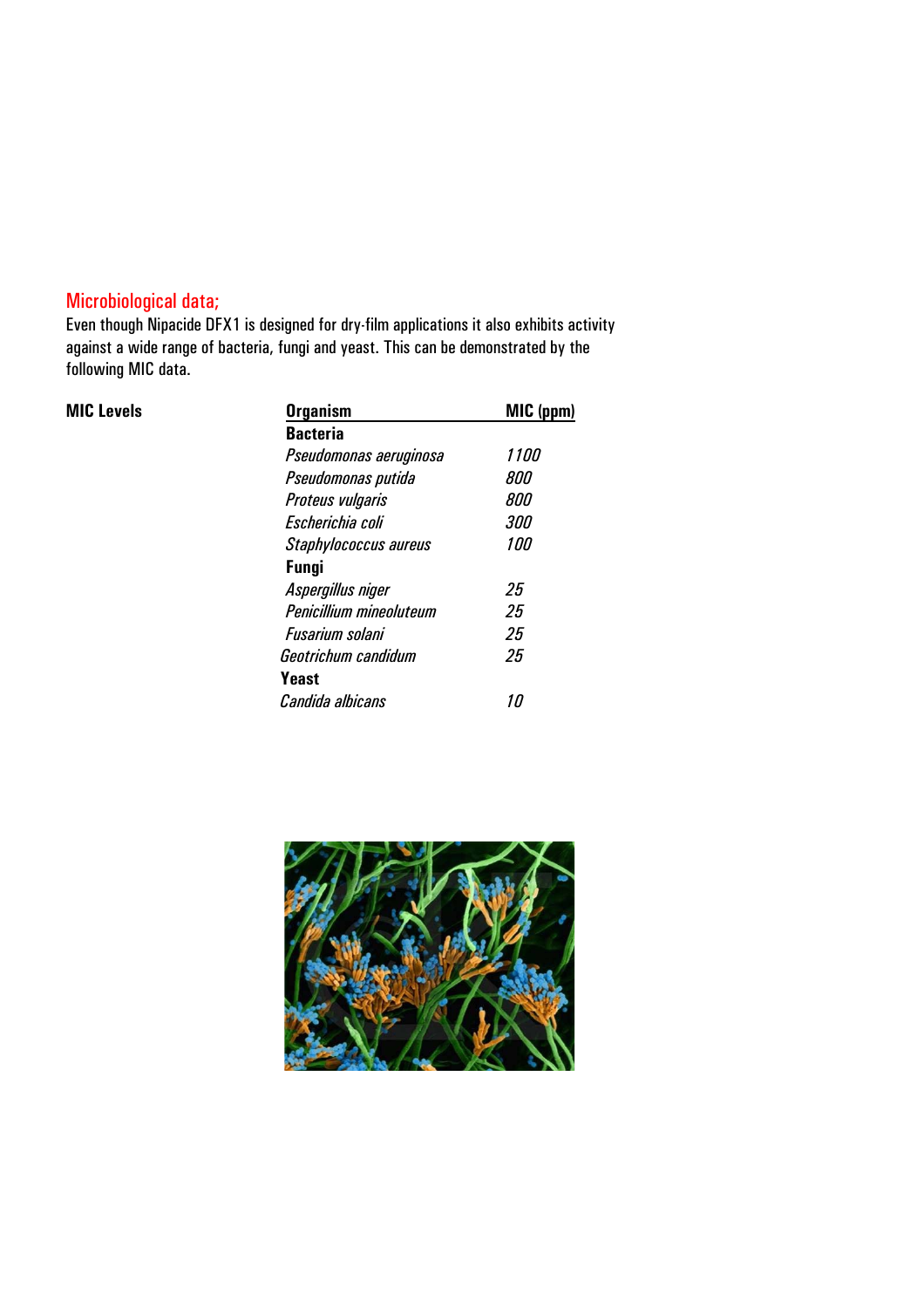#### **Standard dry-film filter paper test after leaching**

Evaluation comparing dry-film fungicides in water based coating

Coated filter paper is leached with water at a rate of20 litres/hour for 2hours. The filter paper is dried and placed on malt extract agar plate pre-seeded with a mixed culture of:

*Ulocladium atrum Phoma violacea Aspergillus veriscolor Aureobasidium pullulans Stachybotrys chartarum Cladosporium cladosporioides Penicillium minioluteum* 

The plates are incubated at 28°C for 4 weeks and assessed for fungal growth on the coating surface.

Nipacide PZI @0.35% Nipacide PZT @0.35%



Nipacide DFX1@0.50% Unpreserved control